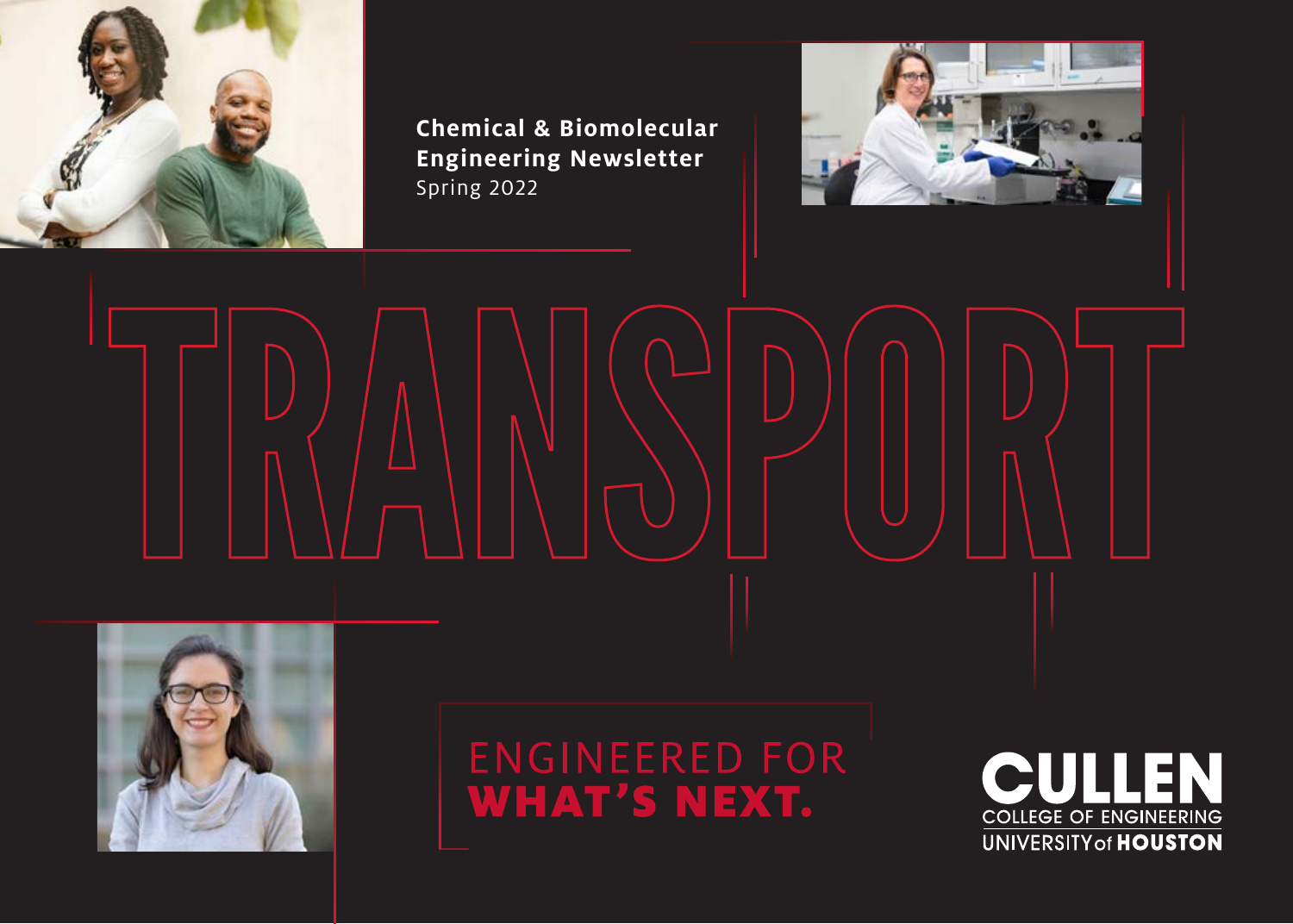# Letter from the Chair



#### **Dear Colleagues,**

Greetings from Houston!

I am delighted to welcome two new Assistant Professors to our department, Dr. Jerome Henderson and Dr. Gül Zerze. I am also delighted to share with you some of the exciting research highlights, faculty awards and student accomplishments to come out of our department in the last six months. From mapping T cells to improve immunotherapy outcomes, to developing point of care tests for leukemia, there is no shortage of exciting work going on at the William A. Brookshire Department of Chemical and Biomolecular Engineering. I hope that you enjoy reading through some of these highlights, and find inspiration and potential in them, as I have. If you see opportunities for collaboration, do not hesitate to reach out, and I hope that you find time to come visit our department in the very near future.

Warm Regards,

#### **Triantafillos J. (Lakis) Mountziaris**

William A. Brookshire Department Chair and Professor William A. Brookshire Dept. of Chemical & Biomolecular Engineering University of Houston

UH ChBE **BY THE NUMBERS FACULTY** *(FALL 2021)* **ENROLLMENT** *(FALL 2021)*  $\overline{\circ}$   $\circ$ 1 502 UNDERGRADUATE NATIONAL ACADEMY OF **STUDENTS** ENGINEERING MEMBER 2 136 GRADUATE NATIONAL ACADEMY OF INVENTORS FELLOWS STUDENTS 2 NATIONAL ACADEMY OF *LEARN MORE ABOUT ChBE PROGRAMS:* KZ. *www.chee.uh.edu* INVENTORS SENIOR MEMBERS







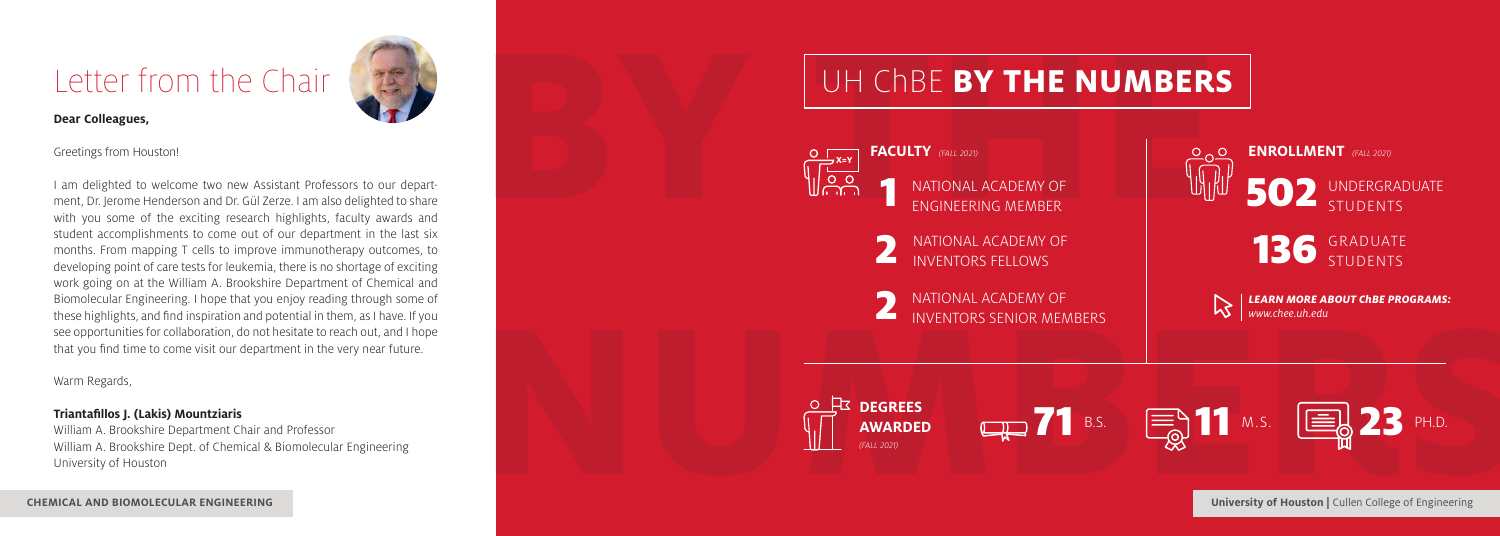## DEPARTMENT HIGHLIGHTS

#### NAVIN VARADARAJAN NAMED NAI SENIOR MEMBER

The research discoveries and innovations coming from the Single-Cell Lab of **Navin Varadarajan**, M.D. Anderson Professor in the William A. Brook shire Department of Chemical and Biomolecular Engineering, have been recognized again with his election to Senior Member status of the National Academy of Inventors.

Varadarajan was notified of the honor in early February. He said he was thankful to receive it, but he was quick to acknowledge the work of his students and collaborators when it came to the award.

Varadarajan describes his research as being focused on harnessing the power of the immune system for treating cancers and for designing ther apeutics and vaccines.

In October 2017, he earned a Career Development Award from the Depart ment of Defense Peer Reviewed Cancer Research Program and in 2013 the Melanoma Research Alliance Stewart-Rahr Young Investigator Award. He has also won Cullen College of Engineering Teaching Excellence Awards in 2017-18 and 2012-13.

*Pictured: Navin Varadarajan at the UH central campus*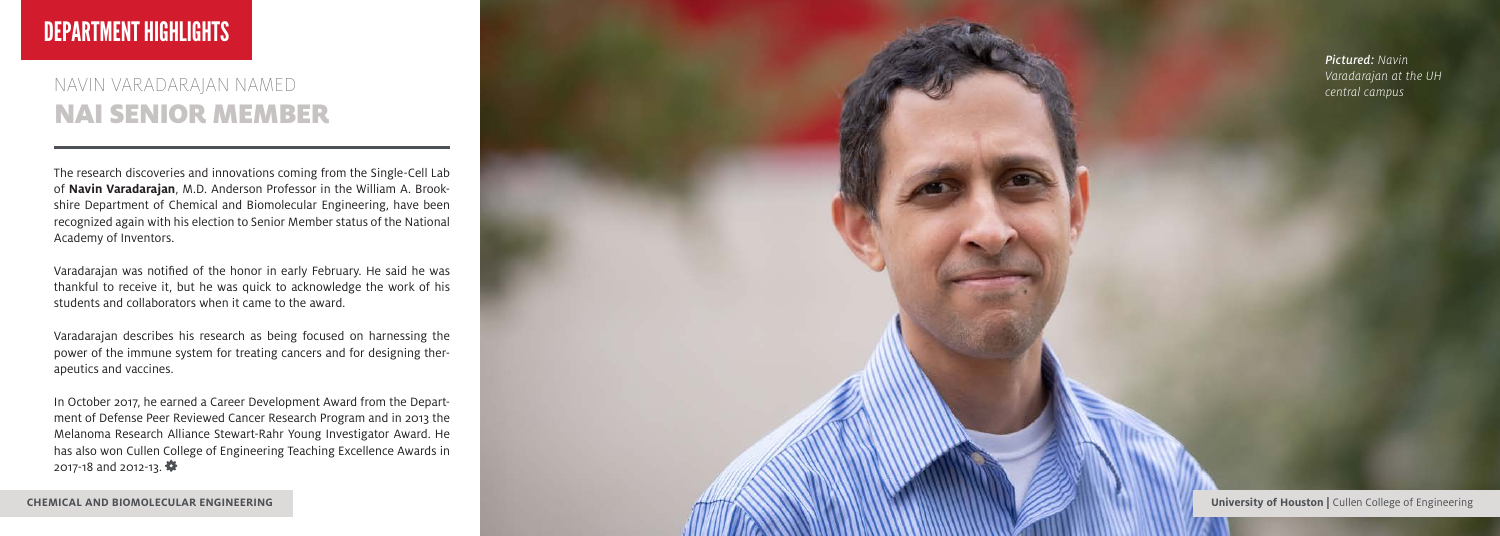## DEPARTMENT HIGHLIGHTS

*Pictured: Jerrod Henderson (left) and Le Shorn Benjamin (right).*

**CHEMICAL AND BIOMOLECULAR ENGINEERING**

## BENJAMIN RECEIVES INAUGURAL ASEE ENGINEERING POST DOCTORAL FELLOWSHIP



When **Le Shorn Benjamin**, Ph.D. initially saw the adver tisement for a postdoctoral associate role focused on En gineering Education with **Jerrod Henderson**, Ph.D., Assis tant Professor in the William A. Brookshire Department of Chemical and Biomolecular Engineering, she knew that although her background was in educational research, she could transfer her knowledge and skills to the engineering context. In fact, she was excited since taking on new chal lenges has never been something she has shied away from.

Based on Benjamin's research interest, Henderson advised Benjamin to apply for the new eFellows program, which is administered by the American Society for Engineering Education (ASEE) with funding from the National Science Foundation (NSF). The program places early-career Ph.D.s in engineering fields in university research postdoctoral fellowships. In addition to hands-on academic research with a faculty advisor, each fellowship cohort will partici pate in professional development and mentoring activities designed to prepare them for future research careers.

Henderson has been advancing the development of En gineering Education at UH and the Cullen College of En gineering, and recently received a planning grant from the NSF for an Engineering Research Center. In addition to Henderson's nod, Benjamin's application was also en dorsed by Department Chair, T.J. (Lakis) Mountziaris, Ph.D. and was ultimately selected by ASEE for inclusion in the inaugural cohort of the ASEE eFellowship.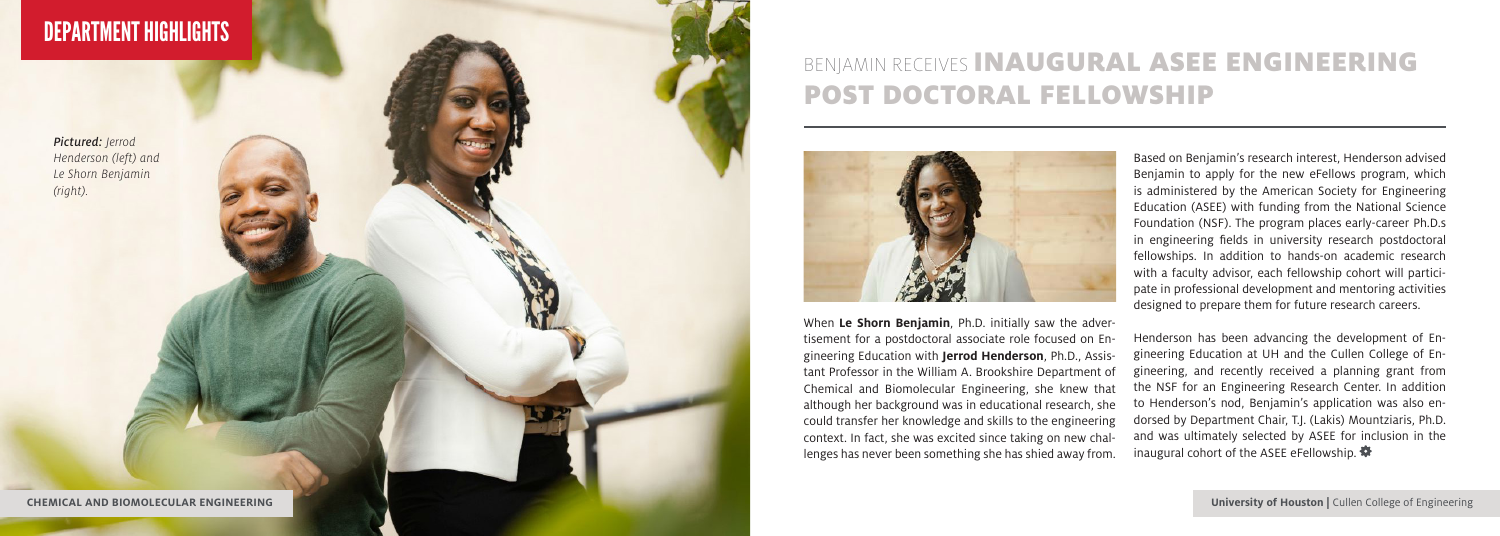#### UH CHBE WELCOMES

#### NEW FACULTY

# JERROD HENDERSON GÜL ZERZE



**Jerrod Henderson**, assistant professor. Prior to joining the William A. Brookshire Department, Henderson was an instructional professor at UH and served the college in other roles. He was hired for a tenure-track position following a national search within the Brookshire Department in Fall  $2021.$ 



**Gül Zerze**, assistant professor. Zerze was previously a postdoctoral research associate at Princeton University. Her research primarily covers the fundamental understanding of molecules of life via molecular simulation methods and theory. She joined the Cullen College in January 2022.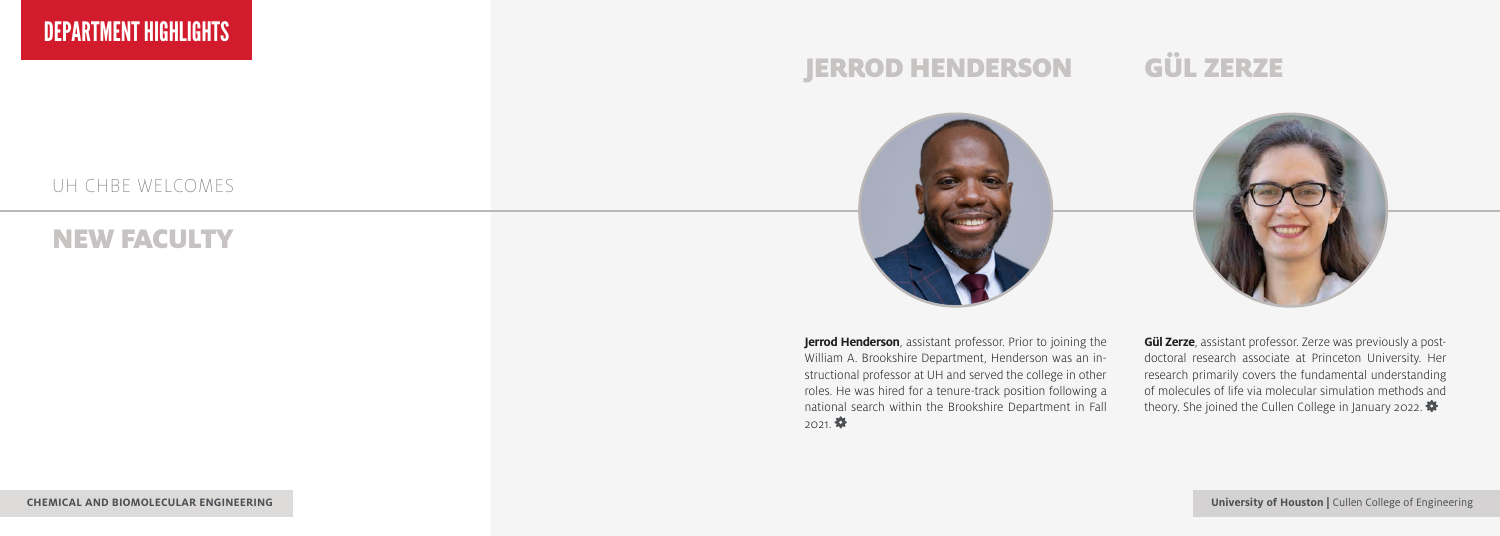### NEW RESEARCH GRANTS

*Pictured: Katerina Kourentzi in her research lab testing Leukemia prototype test paper*

810

#### DEVELOPING A TEST FOR LEUKEMIA

A research professor at the Cullen College of Engineering has received a federal grant for about \$700,000 to devel op a rapid screening test for a specific form of leukemia that has severe health risks without prompt detection.

**Katerina Kourentzi**, Ph.D., a Research Associate Profes sor in the William A. Brookshire Department of Chemical and Biomolecular Engineering, received the funding from the U.S. Army Medical Research Acquisition Activity (US - AMRAA). The \$699,828 grant, "Novel Point-of-Care Test for the Early Detection of Acute Promyelocytic Leukemia," is the first federal funding award that she has received as principal PI.

According to background information provided in the grant application, Acute Promyelocytic Leukemia (APL) accounts for about 5 to 8 percent of the annual 20,000 cases of acute myeloid leukemia (AML) cases in the United States. APL can occur at any age, but the median age is 40 years, younger than the 70 years for other AMLs. APL presentation is accompanied by severe, life-threatening bleeding in 40 percent of patients. If detected on time, the long-term survival rate is 90 percent with the available

treatment. There is not a standard rapid screening test to enable prompt initiation of the treatment.

The effort builds on previous research that Kourentzi has done, which improves a technology similar to that of the conventional home pregnancy test.

For this specific project, Kourentzi said she would be team ing with hematopathologists Dr. Youli Zu from Houston Methodist and Dr. Rashmi Kanagal Shamanna from the MD Anderson Cancer Center. Dr. Claudia Pedroza, from UT Health, is an expert statistician that will also be a collabo rator for the project.  $\clubsuit$ 



*Pictured Above: Prototype leukemia test*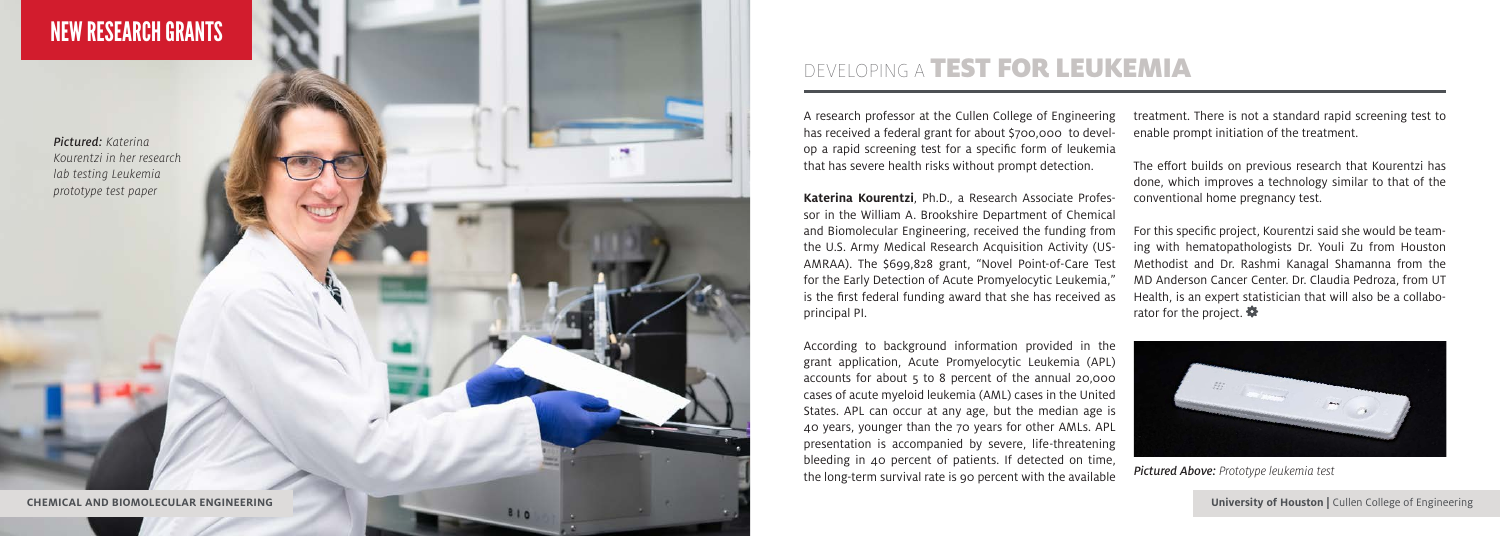### NEW RESEARCH GRANTS

### MAPPING THE COMPLEXITY OF T CELLS TO IMPROVE IMMUNOTHERAPY

It is not an exaggeration to say that immunotherapy has revolutionized cancer treatment. Nor is it boastful to say University of Houston M.D. Anderson Professor of chemical and biomolecular engineering, **Navin Varadarajan**, intends to make it better.

Recent data indicate that variability in the manufactured T cell products may be the primary determinant of clinical success.

Varadarajan will use a \$1.8 million grant from the National Institute of General Medical Sciences to develop and validate what he calls Multiscale Intelligent Convergence (MusIC). MusIC will integrate advances in molecular profiling, dynamic cellular imaging and artificial intelligence (AI) to offer unprecedented insights into the function of immune cells being prepared for immunotherapy.



Varadarajan's col-

laborators on the project include **Badri Roysam**, Hugh Roy and Lillie Cranz Cullen University

Professor and Chair of electrical and computer engineering at UH; **Hien Van Nguyen**, assistant professor of electrical and computer engineering at UH; and Sattva Neelapu, a medical doctor at MD Anderson Cancer Center.

Varadarajan anticipates that successful implementation will enable the validation of MusIC as a platform for studying multi-scale cell biology which, in turn, will lead to more reliable biomanufacturing of T cell infusion products and engineering more potent immune cells that can have a broad impact on immunotherapy.

*Pictured: Navin Varadarajan in his research lab*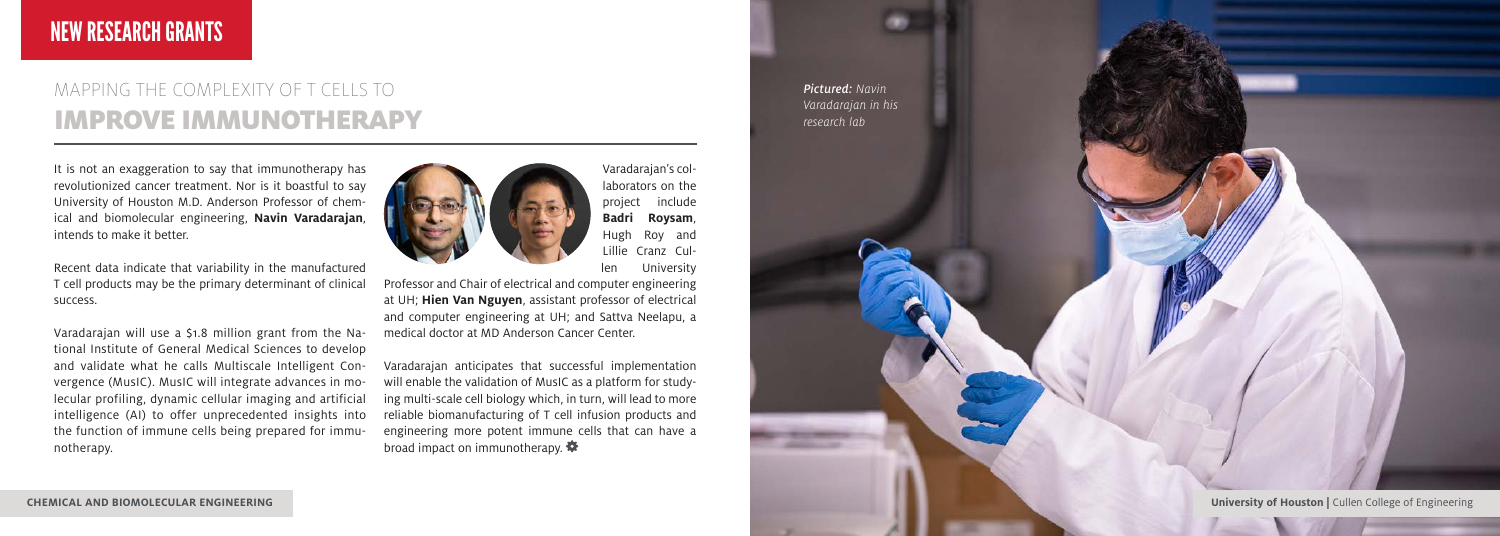#### **FACULTY**

#### ACCOLADES



ANIL K. BHOWMICK

**Anil K. Bhowmick**, Ph.D., a research professor at the University of Houston's International Polymer & Soft Matter Center within the William A. Brookshire Department of Chemical and Biomolecular Engineering, will be the recipient of the 2022 Melvin Mooney Distinguished Technology Award.

The award, from the American Chemical Society's Rubber Division and sponsored by Lion Elastomers, honors someone who has exhibited exceptional technical competency by making significant and repeated contribu-



*I feel great, very happy and " excited, as this is one of the most prestigious awards of the Rubber Division. "* -Anil K. Bhowmick

tions to rubber science and technology.

Bhowmick's highly cited work focuses on the development and properties of a series of polymer-based nanocomposites using various nanoparticles, such as clay, nanotubes and graphene. Structure property relationships of the nanocomposites have been elucidated, and applications of some of these nanocomposites have been successful.

Bhowmick also completed pioneering research work on the development of high temperature thermoplastic elastomers from polyamide, poly (ethylene terephthalate), poly (phenylene ether) and polyvinylidene fluoride.

Last year, Bhowmick received the James L. White Innovation Award from the Polymer Processing Society. He joined the faculty of the Cullen College of Engineering in 2019, after more than 30 years at IIT. His current research is focused on the behavior of polymers under extreme conditions, polymer nanocomposites and thermoplastic elastomers.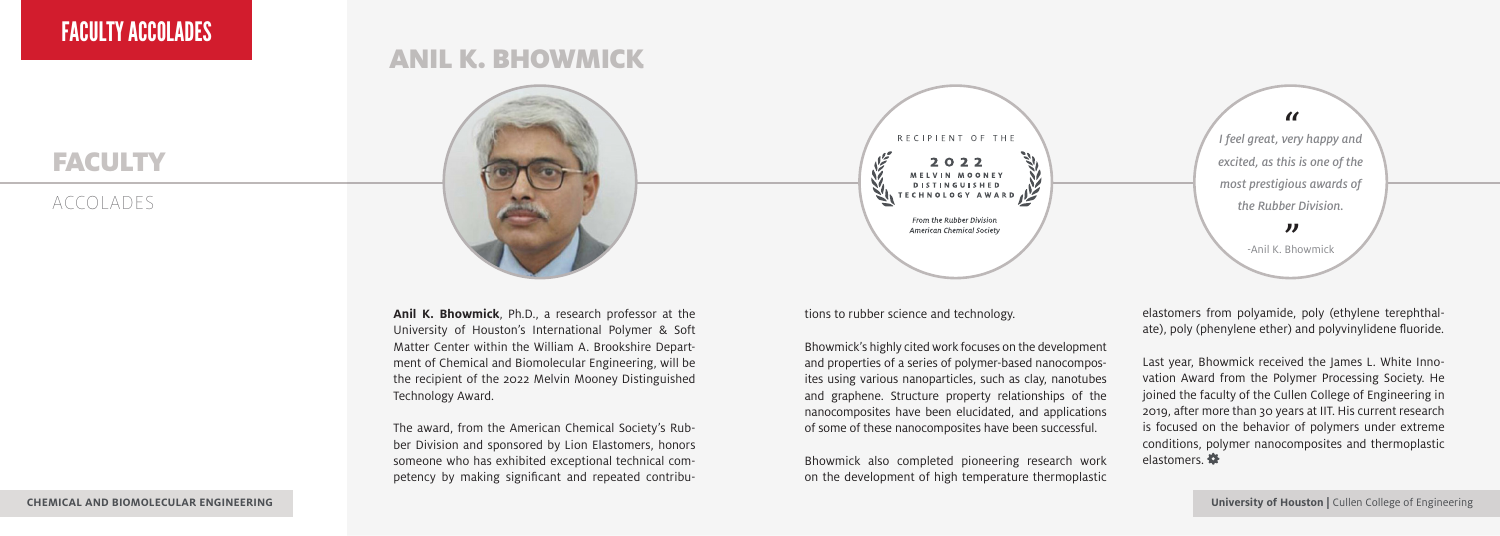### FACULTY ACCOLADES

#### **FACULTY**

#### ACCOLADES



**Triantafillos J. (Lakis) Mountziaris**, Ph.D., the William A. Brookshire Department Chair of the William A. Brookshire Department of Chemical and Biomolecular Engineering in UH's Cullen College of Engineering, is the 2021 winner of the American Institute of Chemical Engineers' Thomas Baron Award in Fluid-Particle Systems, sponsored by Shell.

The award recognizes an individual's recent outstanding scientific or technical accomplishment, which has made a significant impact in the field of fluid-particle systems

or in a related field with potential for cross fertilization with relevance to the topics of interest to the particle technology community.

RECIPIENT OF THE  $2021$ IN FLUID-PARTICLE **SYSTEMS** From the American Institute of Chemical Engineers

Mountziaris was quick to share the credit for the award with his students and research collaborators that he has had in his distinguished career.

Mountziaris has been a member of the AIChE since 1982. He was elected a Fellow of the Institute in 2019. He joined the University of Houston's Cullen College of

*" This is a great honor for me, but the majority of the credit goes to my brilliant students and collaborators. "* -Triantafillos J. (Lakis)

Mountziaris

Engineering in January 2021 from the University of Massachusetts-Amherst, as the new Department Chair of the William A. Brookshire Department of Chemical and Biomolecular Engineering.

His key accomplishments recognized by the Thomas Baron Award are related to the design of reactors for biomass conversion to fuels and chemicals and to the development of a new process for producing semiconductor nanocrystals.

**CHEMICAL AND BIOMOLECULAR ENGINEERING**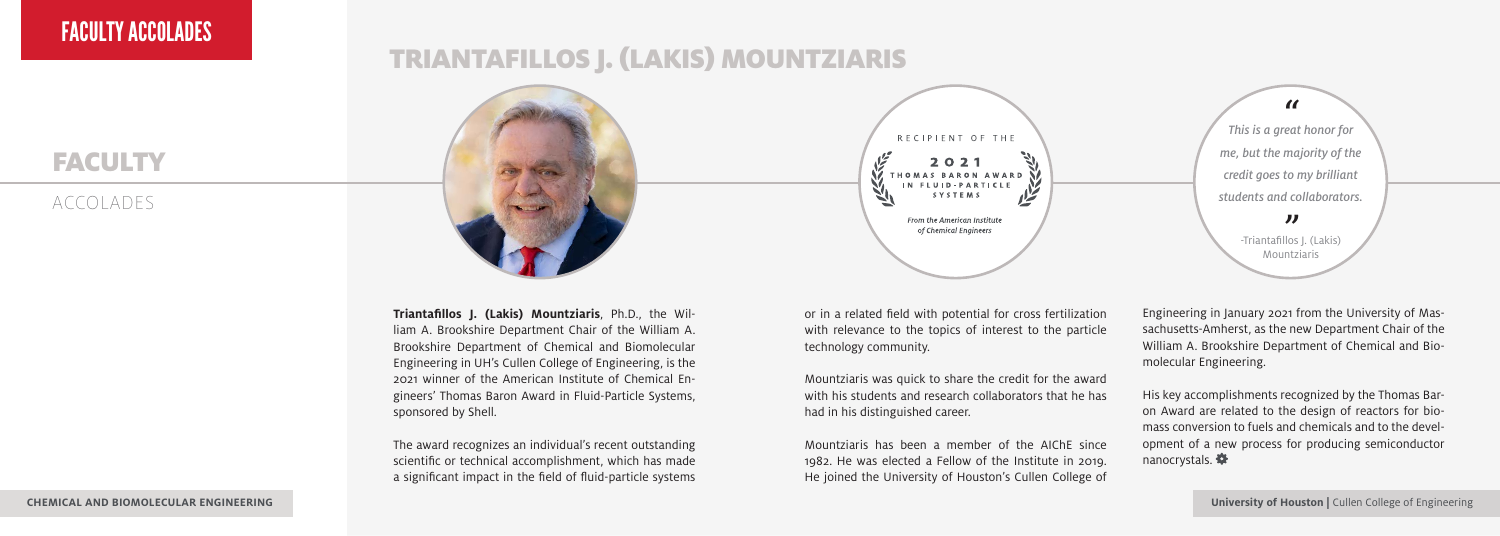#### STUDENTS RECOGNIZED BY AXALTA BRIGHT FUTURES PROGRAM

A pair of student researchers in the William A. Brookshire Department of Chemical and Biomolecular Engineering Department at the Cullen College of Engineering have been recognized for their work by the Axalta Bright Futures Scholarship Program.

The scholarship recipients are **Ted Kim**, a senior undergraduate, and **Aman Agrawal**, a doctoral student. Both will receive renewable, \$5,000 scholarships. Each year, a maximum of 16 students total are chosen from universities and colleges in five geographical areas – Houston, Philadelphia, Detroit, Rochester in New York and Fort Royal in Virginia.

Kim is an undergraduate researcher who is working in the

Vekilov Lab, under the supervision of **Peter Vekilov**, Ph.D., Moores Professor. Long-term, Kim would like to become a R&D scientist or engineer, working on developing carbon negative solutions in the energy and materials field.

Agrawal is working on two research topics in the Functional Polymer Nanocomposite Laboratory, which is run by **Alamgir Karim**, Ph.D., Dow Chair and Welch Foundation Professor. Agrawal's first research topic has been related to artificial cells and the origin of life. Agrawal's other research topics have been focused on making better polymer coatings, for applications ranging from waterproof packaging to anti-corrosion materials for the airline industry.

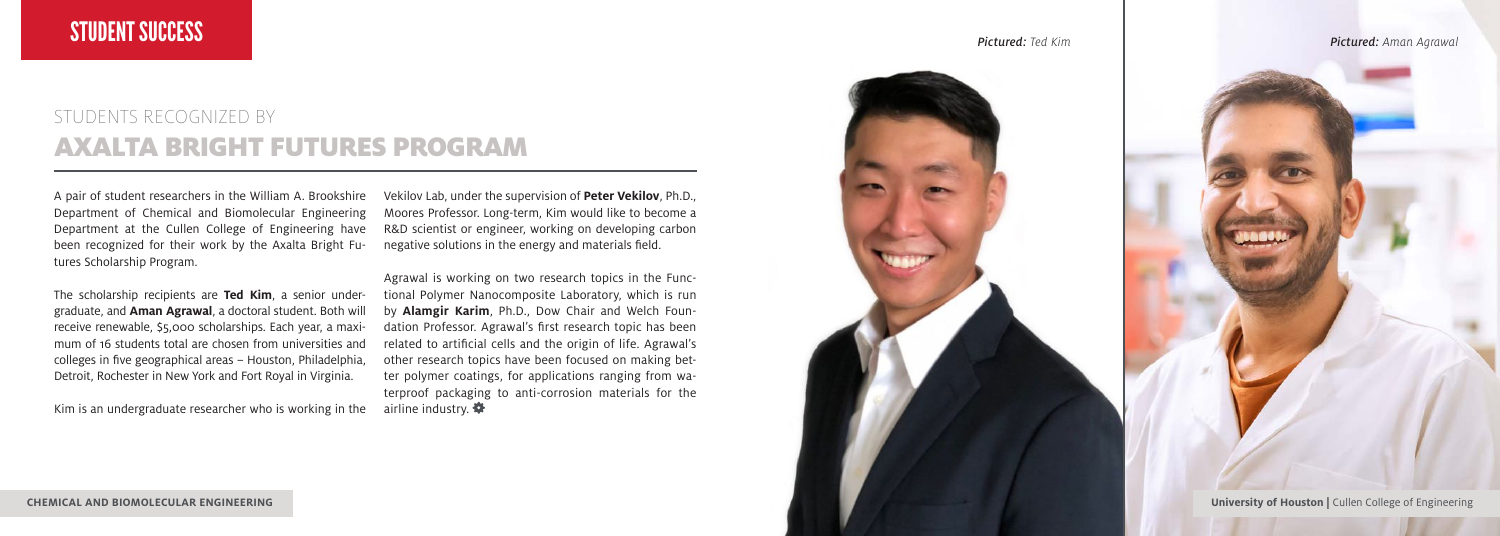

#### OPPORTUNITIES, COMMUNITY ALLOW CHBE'S KOEHLER TO FLOURISH

A. Brookshire Department of Chemical and Biomolecular Engineering at the Cullen College of Engineering and the Honors College, the school has provided her with more than a place for her to earn her undergraduate degree and to pursue a minor in Energy and Sustainability.

Koehler immersed herself in college activities from the time she enrolled. She earned the Coogs Class of 2022 Freshman Engineering Scholarship, the Roy and Lillie Cullen College of Engineering Scholarship in Spring 2019 and the Honors College Outstanding First Year Student Award in May 2019.

Most recently, she earned the William A. Brookshire Schol arship in Spring 2021. In August 2018, she joined the Hon - ors Engineering Program, and in August 2021, she became the social director of the UH branch of the American Insti tute of Chemical Engineering, and a member of the Society of Women Engineers.

The past two years have been especially busy for Koe hler. In that time span, she completed two co-ops for the Marathon Petroleum Company – one at the Catlettsburg Refinery in Kentucky, and another at the Saint Paul Park Refinery in Minnesota – and in Spring 2020, a study abroad program in Wales. She's also gone from Annabelle O'Day to Annabelle Koehler, after marrying her husband, Griffin, in May 2021. After earning her degree in May 2023, she hopes to work in the petroleum or energy industry.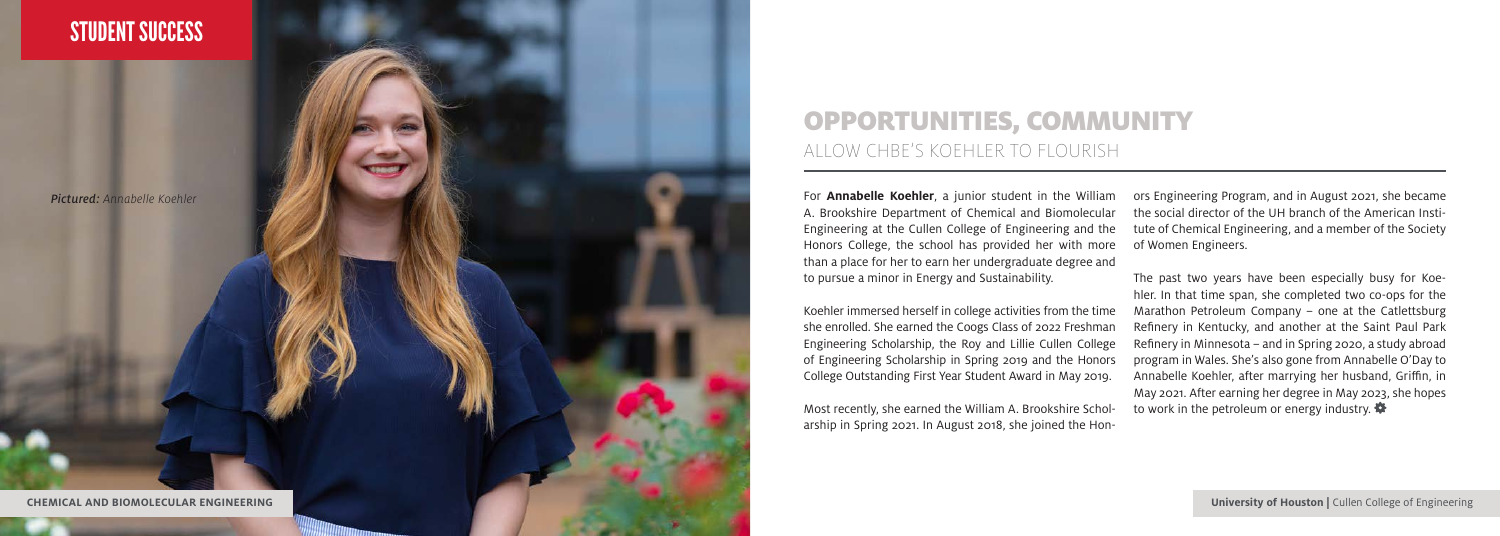# The University of Houston Cullen College of Engineering

The University of Houston Cullen College of Engineering addresses key challenges in energy, healthcare, infrastructure and the environment by conducting cutting-edge research and graduating hundreds of worldclass engineers each year. With research expenditures topping \$40 million and increasing each year, we continue to follow our tradition of excellence in spearheading research that has a real, direct impact in the Houston region and beyond.